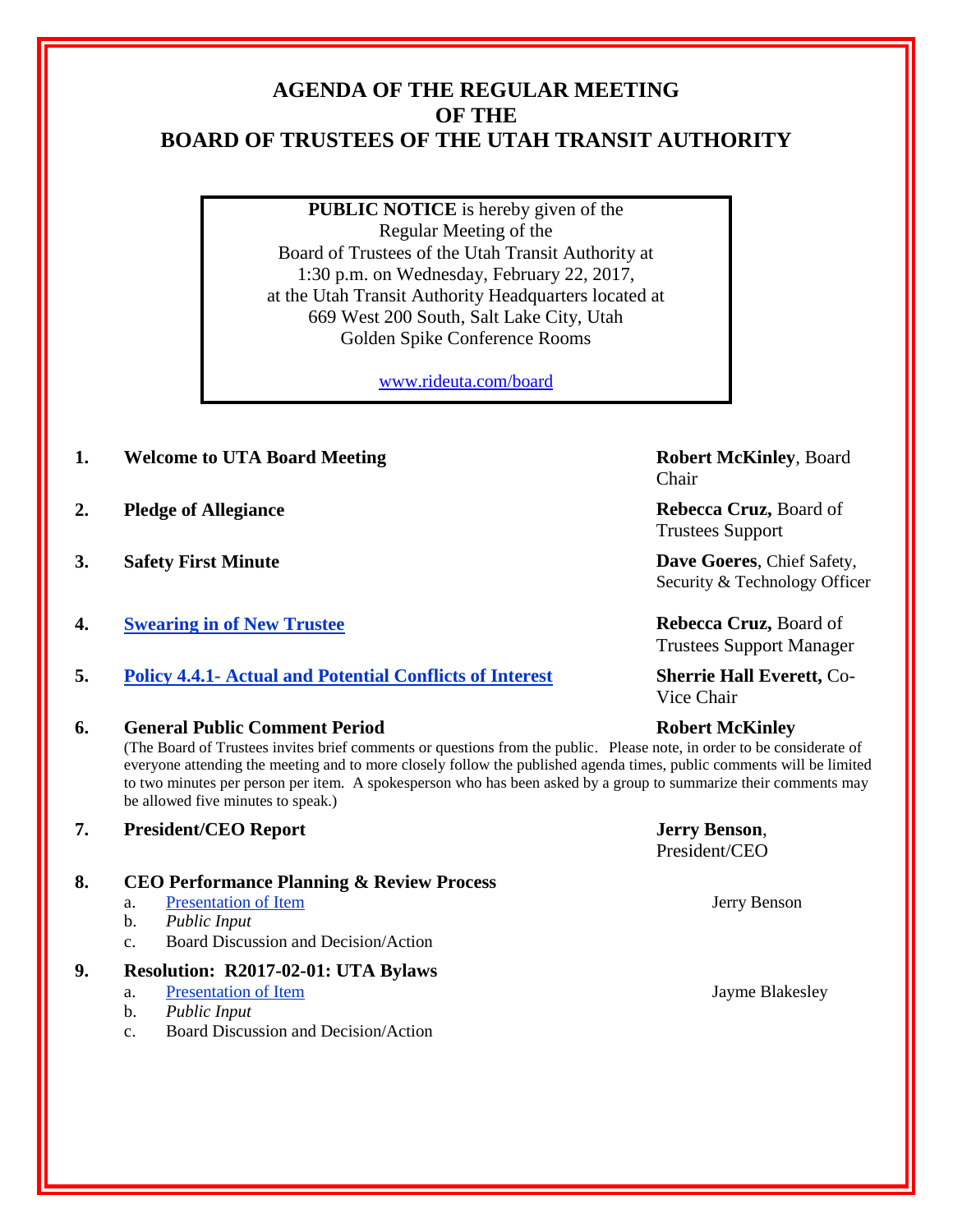| 10. | Resolution: R2017-02-02: Board Process Policy 4.1.13,<br><b>Employment of Relatives</b><br>Presentation of Item<br>a.<br><b>Public Input</b><br>b.<br>Board Discussion and Decision/Action<br>$C_{\bullet}$                                                                                                                                                                                                                                                                                                                    | Jayme Blakesley                                           |
|-----|--------------------------------------------------------------------------------------------------------------------------------------------------------------------------------------------------------------------------------------------------------------------------------------------------------------------------------------------------------------------------------------------------------------------------------------------------------------------------------------------------------------------------------|-----------------------------------------------------------|
| 11. | <b>Resolution: R2017-02-03: Clearfield Property Disposition</b><br><b>Presentation of Item</b><br>a.<br><b>Public Input</b><br>b.<br>Board Discussion and Decision/Action<br>$\mathbf{c}$ .                                                                                                                                                                                                                                                                                                                                    | <b>Bob Biles</b>                                          |
| 12. | Resolution: R2017-02-04: South Jordan T.O.D. Property<br><b>Disposition/Acquisition</b><br><b>Presentation of Item</b><br>a.<br><b>Public Input</b><br>b.<br>Board Discussion and Decision/Action<br>$C_{\star}$                                                                                                                                                                                                                                                                                                               | <b>Bob Biles</b>                                          |
| 13. | Resolution: R2017-02-05: Jordan Valley T.O.D. Phase 2<br><b>Financial Plan</b><br><b>Presentation of Item</b><br>a.<br><b>Public Input</b><br>b.<br>Board Discussion and Decision/Action<br>$c_{\cdot}$                                                                                                                                                                                                                                                                                                                        | <b>Bob Biles</b>                                          |
| 14. | Resolution: R2017-02-06: Jordan Valley T.O.D. Phase 3<br><b>Financial Plan</b><br><b>Presentation of Item</b><br>a.<br><b>Public Input</b><br>b.<br>Board Discussion and Decision/Action<br>$C_{\star}$                                                                                                                                                                                                                                                                                                                        | <b>Bob Biles</b>                                          |
| 15. | <b>Resolution: R2017-02-07: New Committee Structure</b><br><b>Presentation of Item</b><br>a.<br>Public Input<br>b.<br>Board Discussion and Decision/Action<br>$\mathbf{c}$ .                                                                                                                                                                                                                                                                                                                                                   | <b>Sherrie Hall Everett</b>                               |
| 16. | <b>Item(s) for Consent</b><br>Approval of January 25, 2017 Meeting Report<br>a.                                                                                                                                                                                                                                                                                                                                                                                                                                                | <b>Robert McKinley</b>                                    |
| 17. | <b>Closed Session</b><br><b>Robert McKinley</b><br>Discussion of the Purchase, Exchange, Lease or Sale of Real Property when Public Discussion would<br>а.<br>Prevent the Authority from Completing the Transaction on the Best Possible Terms.<br>Strategy Session to Discuss the Character, Professional Competence, Physical or Mental Health of an<br>b.<br>Individual.<br><b>Strategy Session to Discuss Collective Bargaining.</b><br>c.<br>Strategy Session to Discuss Pending or Reasonably Imminent Litigation.<br>d. |                                                           |
| 18. | <b>Action Taken Regarding Matters Discussed in Closed Session</b>                                                                                                                                                                                                                                                                                                                                                                                                                                                              | <b>Robert McKinley</b>                                    |
| 19. | <b>Presentations/Informational Items</b><br><b>2017 Risk Assessment Process</b><br>a.<br>Utah Legislative & Federal Updates<br>b.                                                                                                                                                                                                                                                                                                                                                                                              | <b>Robert McKinley</b><br>Riana De Villiers<br>Matt Sibul |
| 20. | <b>Other Business</b><br>Board Retreat is set for June $2nd \& 3rd$<br>a.                                                                                                                                                                                                                                                                                                                                                                                                                                                      | <b>Robert McKinley</b>                                    |
| 21. | <b>Adjourn</b>                                                                                                                                                                                                                                                                                                                                                                                                                                                                                                                 | <b>Robert McKinley</b>                                    |
|     |                                                                                                                                                                                                                                                                                                                                                                                                                                                                                                                                |                                                           |